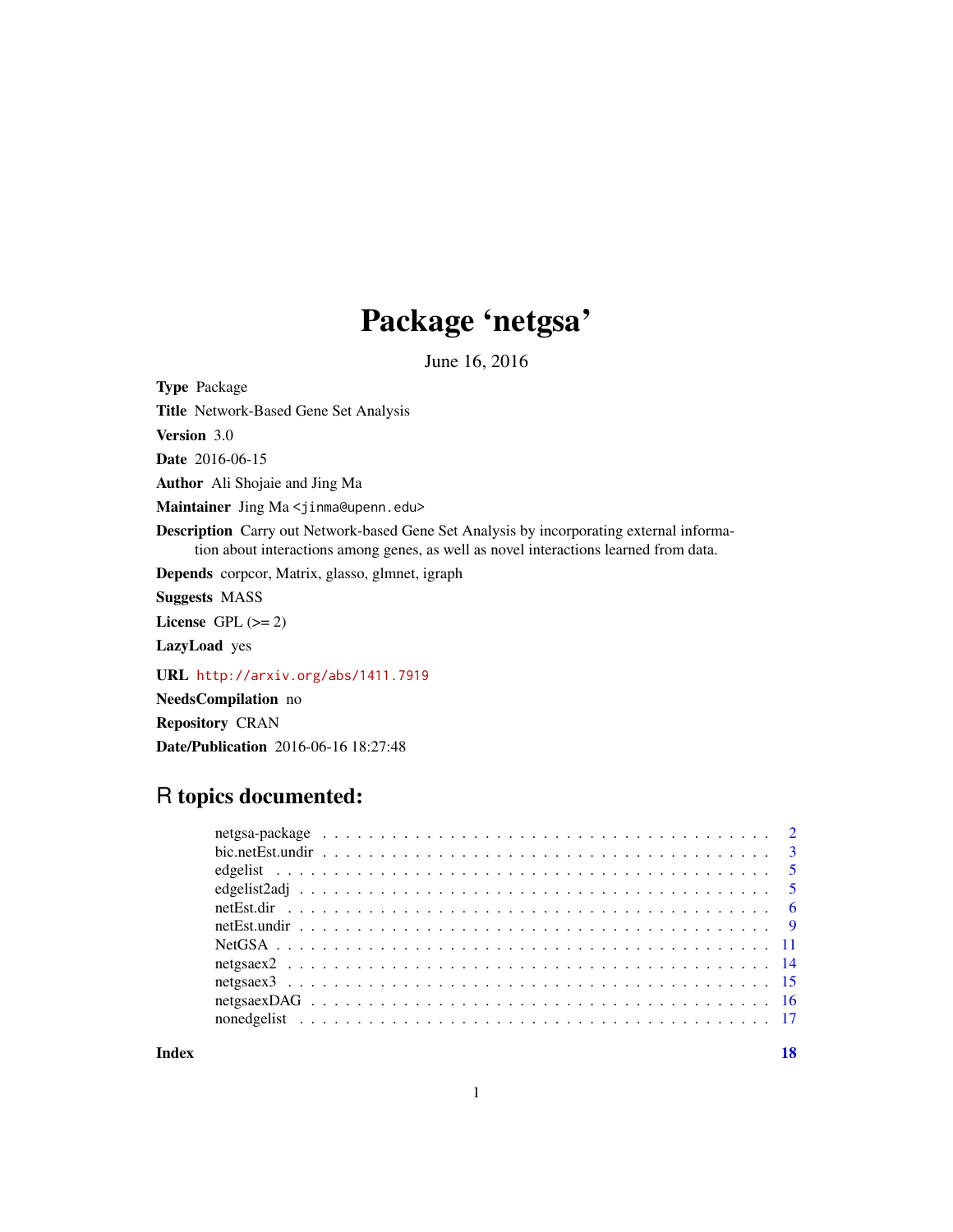<span id="page-1-0"></span>

The netgsa-package provides functions for carrying out Network-based Gene Set Analysis by incorporating external information about interactions among genes, as well as novel interactions learned from data.

# Details

| Package: | netgsa        |
|----------|---------------|
| Type:    | Package       |
| Version: | 3.0           |
| Date:    | 2016-05-11    |
| License: | $GPL$ $(>=2)$ |

#### Author(s)

Ali Shojaie <ashojaie@uw.edu> and Jing Ma <mjing@umich.edu>

#### References

Ma, J., Shojaie, A. & Michailidis, G. (2014). Network-based pathway enrichment analysis with incomplete network information, submitted. <http://arxiv.org/abs/1411.7919>.

Shojaie, A., & Michailidis, G. (2010a). Penalized likelihood methods for estimation of sparse highdimensional directed acyclic graphs. Biometrika 97(3), 519-538. [http://biomet.oxfordjournals](http://biomet.oxfordjournals.org/content/97/3/519.short). [org/content/97/3/519.short](http://biomet.oxfordjournals.org/content/97/3/519.short)

Shojaie, A., & Michailidis, G. (2010b). Network enrichment analysis in complex experiments. Statistical applications in genetics and molecular biology, 9(1), Article 22. [http://www.ncbi.](http://www.ncbi.nlm.nih.gov/pubmed/20597848) [nlm.nih.gov/pubmed/20597848](http://www.ncbi.nlm.nih.gov/pubmed/20597848).

Shojaie, A., & Michailidis, G. (2009). Analysis of gene sets based on the underlying regulatory network. Journal of Computational Biology, 16(3), 407-426. [http://www.ncbi.nlm.nih.gov/](http://www.ncbi.nlm.nih.gov/pmc/articles/PMC3131840/) [pmc/articles/PMC3131840/](http://www.ncbi.nlm.nih.gov/pmc/articles/PMC3131840/)

# See Also

[glasso,](#page-0-0) [glmnet](#page-0-0)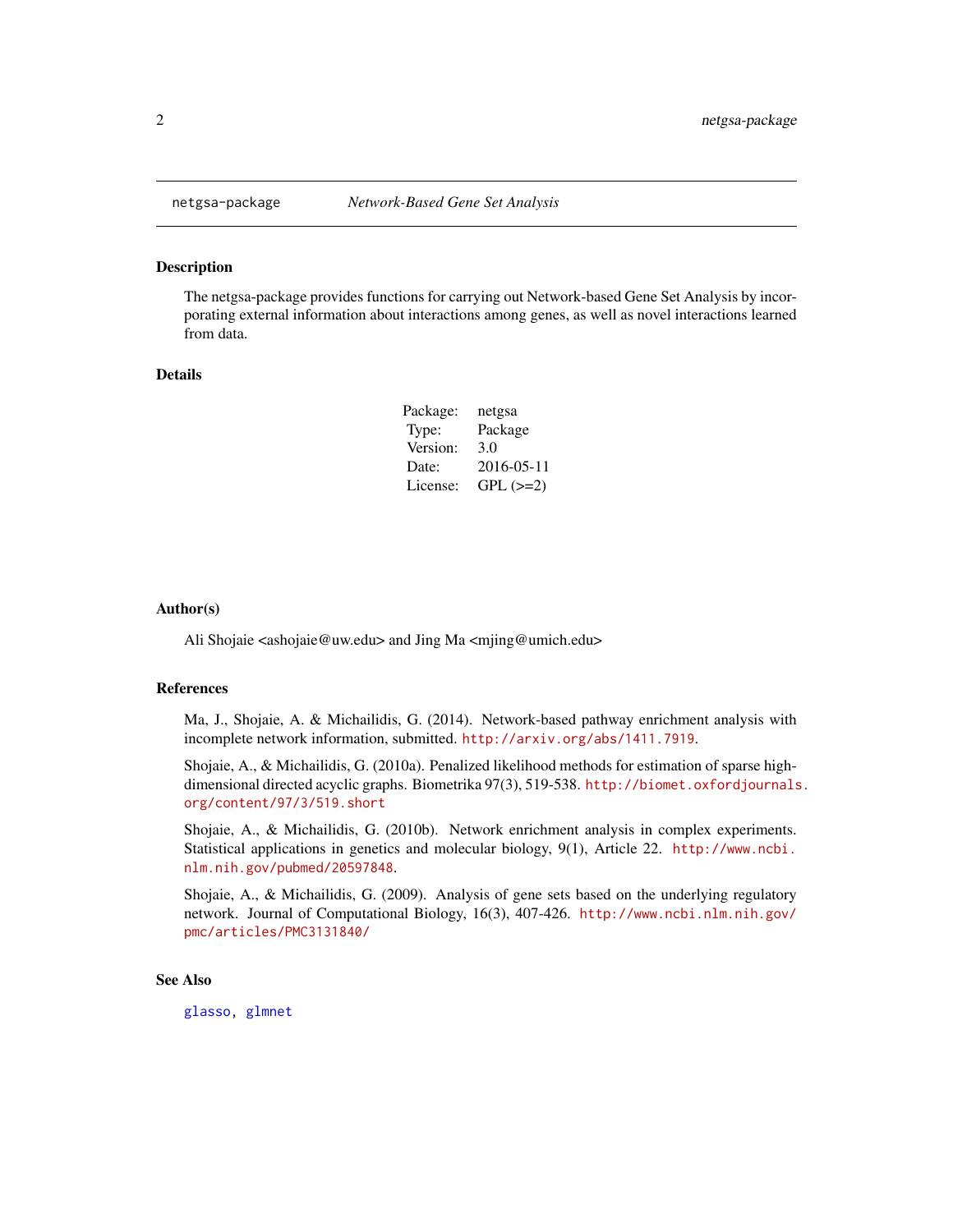<span id="page-2-1"></span><span id="page-2-0"></span>

This function uses the Bayesian information criterion to select the optimal tuning parameters needed in netEst.undir.

### Usage

bic.netEst.undir(X, zero = NULL, one = NULL, lambda, rho = NULL, weight = NULL, eta =  $0$ , verbose = FALSE, eps =  $1e-08$ )

# Arguments

| χ       | The $n \times p$ data matrix as in covsel.                                                                                                                                                                                                                                                                                 |
|---------|----------------------------------------------------------------------------------------------------------------------------------------------------------------------------------------------------------------------------------------------------------------------------------------------------------------------------|
| zero    | (Optional) indices of entries of the matrix to be constrained to be zero. The input<br>should be a matrix of $p \times p$ , with 1 at entries to be constrained to be zero and 0<br>elsewhere. The matrix must be symmetric.                                                                                               |
| one     | (Optional) indices of entries of the matrix to be kept regardless of the regular-<br>ization parameter for lasso. The input is similar to that of zero and needs to be<br>symmetric.                                                                                                                                       |
| lambda  | (Non-negative) user-supplied lambda sequence.                                                                                                                                                                                                                                                                              |
| rho     | (Non-negative) numeric scalar representing the regularization parameter for es-<br>timating the weights in the inverse covariance matrix.                                                                                                                                                                                  |
| weight  | (Optional) whether to add penalty to known edges. If NULL (default), then<br>the known edges are assumed to be true. If nonzero, then a penalty equal to<br>lambda $*$ weight is added to penalize the known edges to account for possible<br>uncertainty. Only non-negative values are accepted for the weight parameter. |
| eta     | (Non-negative) a small constant added to the diagonal of the empirical covari-<br>ance matrix of X to ensure it is well conditioned. By default, eta is set to 0.                                                                                                                                                          |
| verbose | Whether to print out information as estimation proceeds. Default=FALSE.                                                                                                                                                                                                                                                    |
| eps     | Numeric scalar $\ge$ = 0, indicating the tolerance level for differentiating zero and<br>non-zero edges: entries $\lt$ eps will be set to 0.                                                                                                                                                                               |

#### Details

Let  $\hat{\Sigma}$  represent the empirical covariance matrix of data X. For a given  $\lambda$ , denote the estimated inverse covariance matrix by  $\hat{\Omega}_{\lambda}$ . the Bayesian information criterion (BIC) is defined as

$$
trace(\hat{\Sigma}\hat{\Omega}_{\lambda}) - \log \det(\hat{\Omega}_{\lambda}) + \frac{\log n}{n} \cdot df,
$$

where *df* represents the degrees of freedom in the selected model and can be estimated via the number of edges in  $\hat{\Omega}_{\lambda}$ . The optimal tuning parameter is selected as the one that minimizes the BIC over the range of lambda.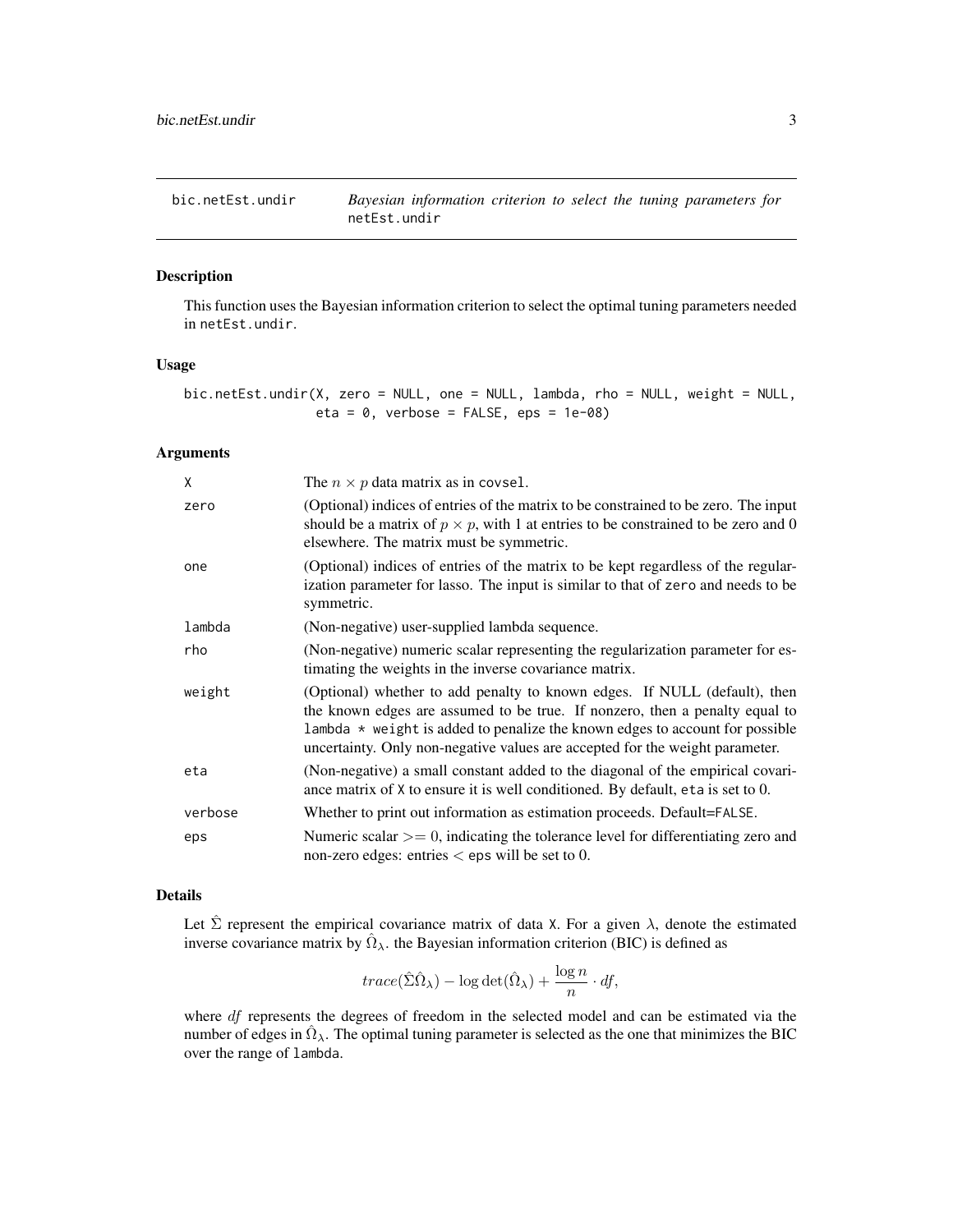<span id="page-3-0"></span>Note when the penalty parameter lambda is too large, the estimated adjacency matrix may be zero. The function will thus return a warning message.

#### Value

| lambda | The values of lambda used.                                                                                                                                                                                        |
|--------|-------------------------------------------------------------------------------------------------------------------------------------------------------------------------------------------------------------------|
| weight | The values of weight used.                                                                                                                                                                                        |
| BIC.   | If weight=NULL, then a numeric vector of the same length as lambda with the<br>corresponding BIC. If we ight is a vector, then a matrix of size length (lambda)<br>by length (weight) with the corresponding BIC. |
| df     | The degrees of freedom corresponding to each BIC.                                                                                                                                                                 |

#### Author(s)

Jing Ma

# References

Ma, J., Shojaie, A. & Michailidis, G. (2014). Network-based pathway enrichment analysis with incomplete network information, submitted. <http://arxiv.org/abs/1411.7919>.

# See Also

[netEst.undir](#page-8-1)

```
set.seed(1)
library(MASS)
library(glmnet)
library(glasso)
## Generate the covariance matrix for the AR(1) process
rho < -0.5p <- 100
n < - 100Sigma <- diag(rep(1,p))
Sigma <- rho^(abs(row(Sigma)-col(Sigma)))/(1-rho^2)
## The inverse covariance matrix is sparse
Omega <- solve(Sigma)
## Generate multivariate normal data n by p
X <- mvrnorm(n, mu=rep(0, p), Sigma=Omega)
```

```
## Select the tuning parameters
score = bic.netEst.update(X, lambda = seq(0.1, 1, 0.1))
```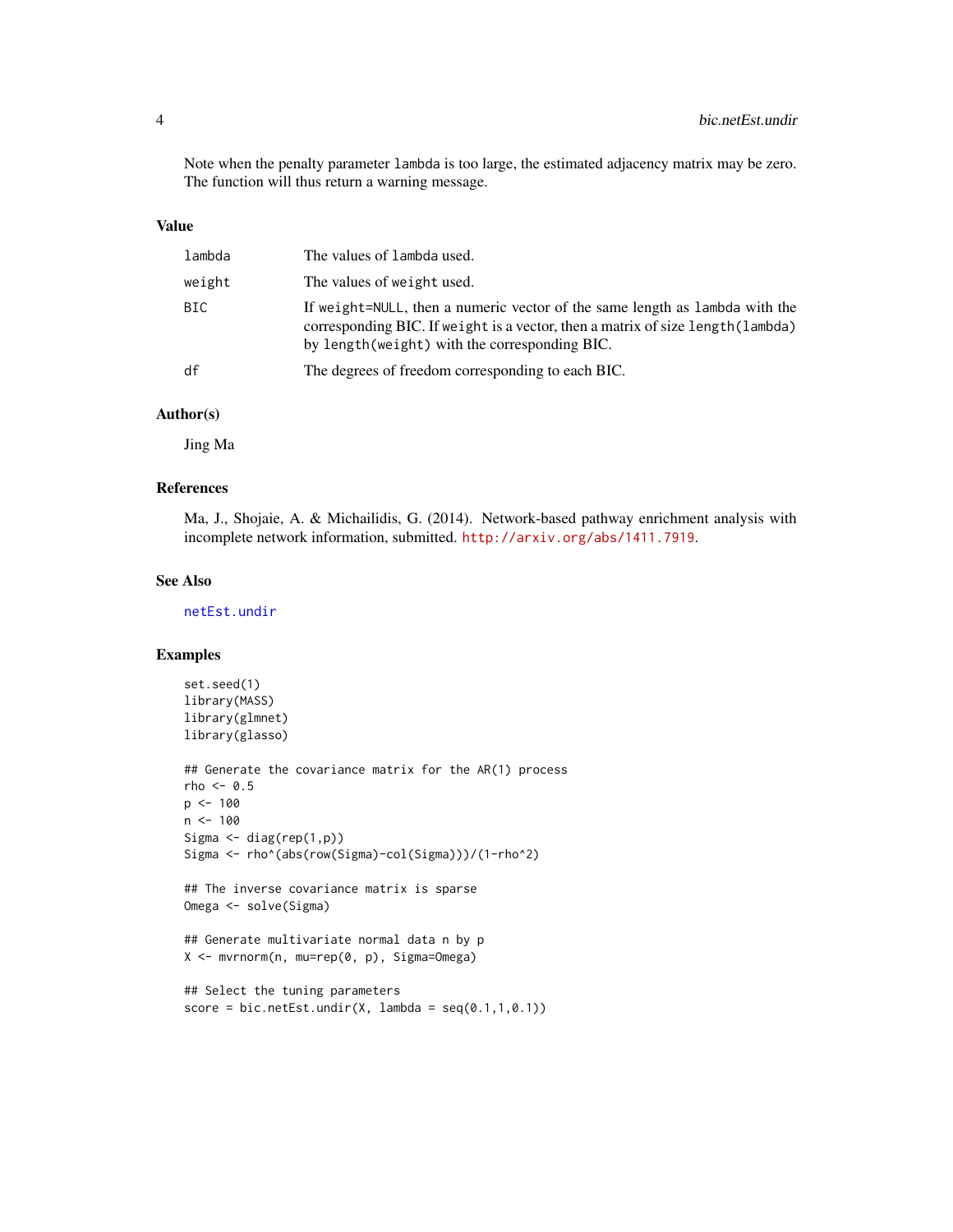<span id="page-4-0"></span>

An example edge list corresponding to known connections in a network.

#### Usage

data(edgelist)

# Format

A matrix with two columns, each row defining one edge.

#### Examples

data(edgelist)

<span id="page-4-1"></span>edgelist2adj *Construct an adjacency matrix from an edge list*

#### Description

Read the edge list of a graph from a file and construct the adjacency matrix.

#### Usage

```
edgelist2adj(file, vertex.names, mode = c("directed", "undirected"))
```
#### Arguments

| file         | The connection to read from. This should be a txt file, with one edge in a line, |
|--------------|----------------------------------------------------------------------------------|
|              | the two vertices separated by a delimiter.                                       |
| vertex.names | The names of all vertices in the graph.                                          |
| mode         | Whether the graph to read is directed.                                           |

# Details

The function edgelist2adj accepts a list of edges and constructs the 0-1 adjacency matrix corresponding to the graph. If file contains an incomplete list of edges, the function determines the actual size of the graph through the vector vertex.names.

Although named as edgelist2adj, the user can also construct a 0-1 matrix corresponding to nonedges, i.e. connections that do not exist between any two vertices.

When file contains incomplete information, the returned 0-1 adjacency matrix (for edges or nonedges) can be used as input in covsel to estimate the complete (and weighted) adjacency matrix.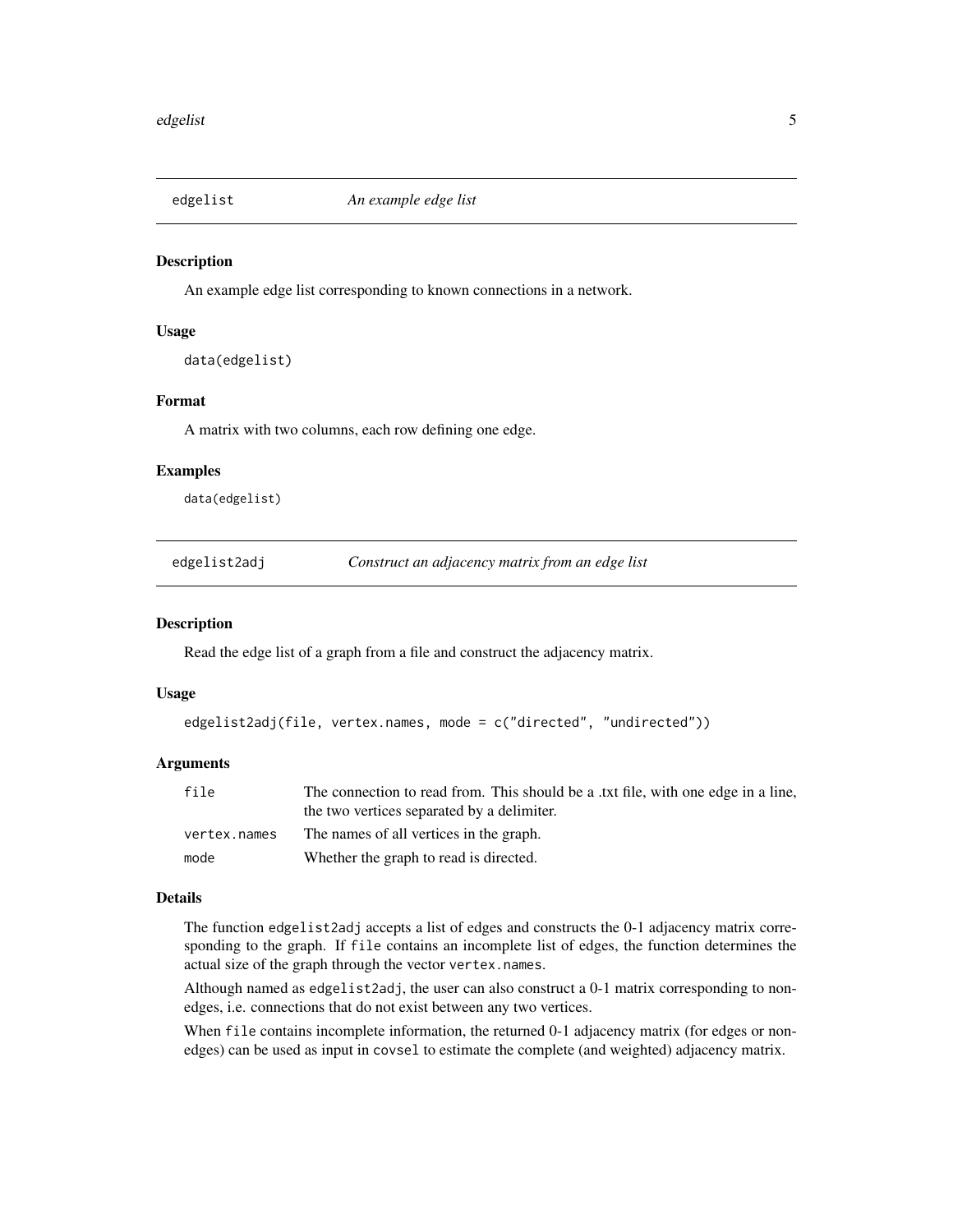#### <span id="page-5-0"></span>Value

A 0-1 adjacency matrix of dimension  $p \times p$  corresponding to the edges defined in file, where p is the length of the vector vertex.names.

#### Author(s)

Ali Shojaie and Jing Ma

### References

Ma, J., Shojaie, A. & Michailidis, G. (2014). Network-based pathway enrichment analysis with incomplete network information, submitted. <http://arxiv.org/abs/1411.7919>.

# See Also

[netEst.dir](#page-5-1),[netEst.undir](#page-8-1)

#### Examples

```
#Read the data
data(edgelist)
data(nonedgelist)
#Generate the .txt files
write.table(edgelist, file="edgelist.txt", row.names=FALSE)
write.table(nonedgelist, file="nonedgelist.txt", row.names=FALSE)
#Read the edge/nonedge list from files
oneMat = edgelist2adj(file="edgelist.txt", vertex.names=paste0("gene", 1:100),
        mode="undirected")
zeroMat = edgelist2adj(file="nonedgelist.txt", vertex.names=paste0("gene", 1:100),
          mode="undirected")
```
<span id="page-5-1"></span>

| netEst.dir | Constrained estimation of directed networks |
|------------|---------------------------------------------|
|------------|---------------------------------------------|

#### Description

Estimates a directed network using a lasso (L1) penalty.

#### Usage

```
netEst.dir(X, zero = NULL, one = NULL, lambda, verbose = FALSE, eps = 1e-08)
```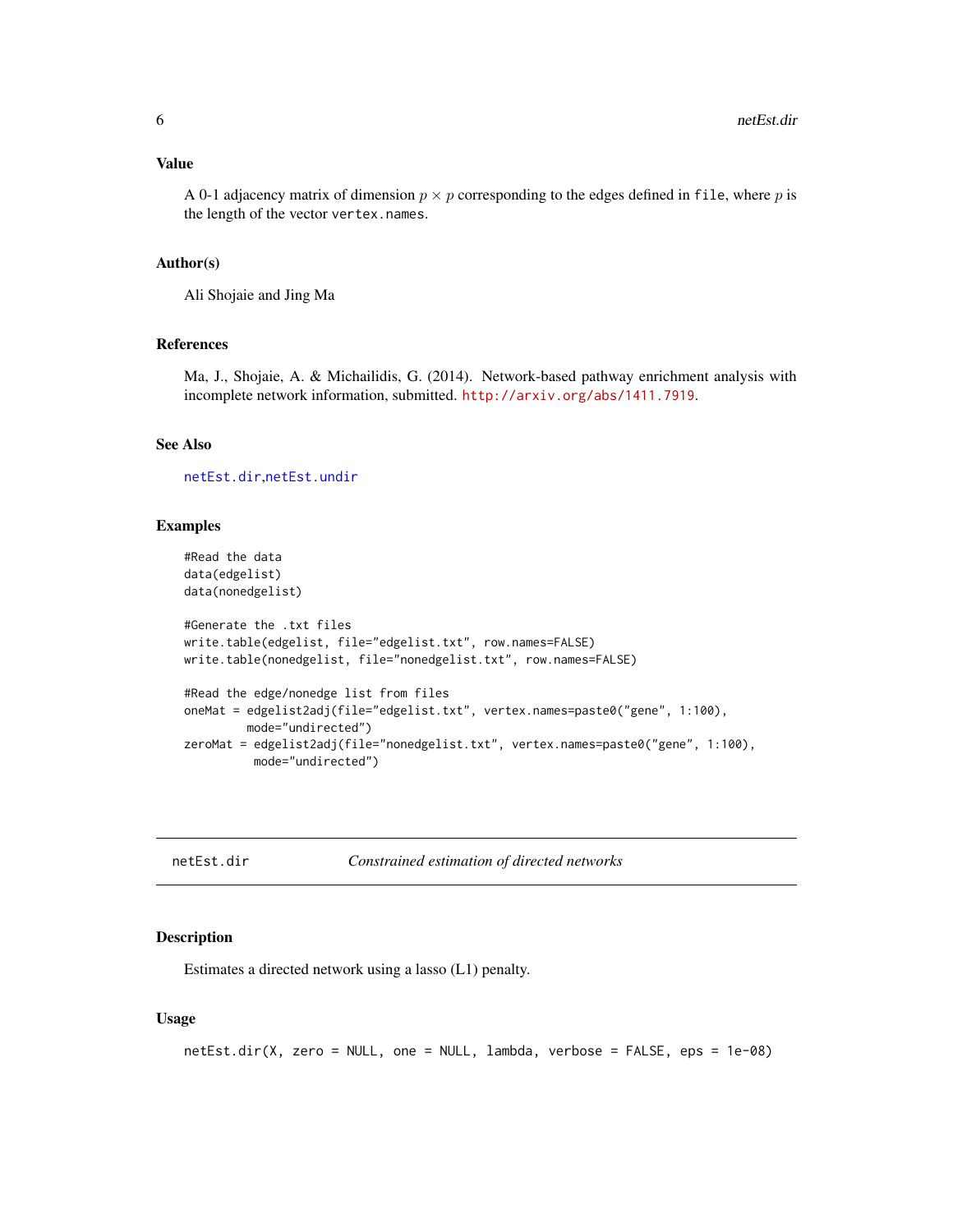#### netEst.dir 7

#### Arguments

| X       | The $n \times p$ data matrix.                                                                                                                                                                                                                                                          |
|---------|----------------------------------------------------------------------------------------------------------------------------------------------------------------------------------------------------------------------------------------------------------------------------------------|
| zero    | (Optional) indices of entries of the matrix to be constrained to be zero. The input<br>should be a matrix of $p \times p$ , with 1 at entries to be constrained to be zero and 0<br>elsewhere.                                                                                         |
| one     | (Optional) indices of entries of the matrix to be kept regardless of the regular-<br>ization parameter for lasso. The input is similar to that of zero.                                                                                                                                |
| lambda  | (Non-negative) numeric scalar or a vector of length $p-1$ representing the regu-<br>larization parameters for nodewise lasso. If lambda is a scalar, the same penalty<br>will be used for all $p-1$ lasso regressions. By default (1ambda=NULL), the vector<br>of lambda is defined as |
|         | $\lambda_j(\alpha) = 2n^{-1/2} Z^*_{\frac{\alpha}{2n(i-1)}}, \quad j = 2, \ldots, p.$                                                                                                                                                                                                  |
|         | Here $Z^*_{\sigma}$ represents the $(1-q)$ -th quantile of the standard normal distribution and<br>$\alpha$ is a positive constant between 0 and 1. See Shojaie and Michailidis (2010a)<br>for details on the choice of tuning parameters.                                             |
| verbose | Whether to print out information as estimation proceeds. Default = FALSE.                                                                                                                                                                                                              |
| eps     | (Non-negative) numeric scalar indicating the tolerance level for differentiating<br>zero and non-zero edges: entries with magnitude $\lt$ eps will be set to 0.                                                                                                                        |

#### Details

The function netEst.dir performs constrained estimation of a directed network using a lasso (L1) penalty, as described in Shojaie and Michailidis (2010a). Two sets of constraints determine subsets of entries of the weighted adjacency matrix that should be exactly zero (the option zero argument), or should take non-zero values (option one argument). The remaining entries will be estimated from data.

The arguments one and/or zero can come from external knowledge on the 0-1 structure of underlying network, such as a list of edges and/or non-edges learned frm available databases. Then the function edgelist2adj can be used to first construct one and/or zero.

In this function, it is assumed that the columns of  $X$  are ordered accoring to a correct (Wald) causal order, such that no  $X_i$  is a parent of  $X_k$  ( $k \leq j$ ). Given the causal ordering of nodes, the resulting adjacency matrix is lower triangular (see Shojaie & Michailidis, 2010b). Thus, only lower triangular parts of zero and one are used in this function. For this reason, it is important that both of these matrices are also ordered according to the causal order of the nodes in  $X$ . To estimate the network, first each node is regressed on the known edges (one). The reisdual obtained from this regression is then used to find the additional edges, among the nodes that could potentially interact with the given node (those not in zero).

This function is closely related to NetGSA, which requires the weighted adjacency matrix as input. When the user does not have complete information on the weighted adjacency matrix, but has data  $(X, \text{not necessarily the same as the } x \text{ in NetGSA})$  and external information (one and/or zero) on the adjacency matrix, then netEst.dir can be used to estimate the remaining interactions in the adjacency matrix using the data. Further, when it is anticipated that the adjacency matrices under different conditions are different, and data from different conditions are available, the user needs to run netEst.dir separately to obtain estimates of the adjacency matrices under each condition.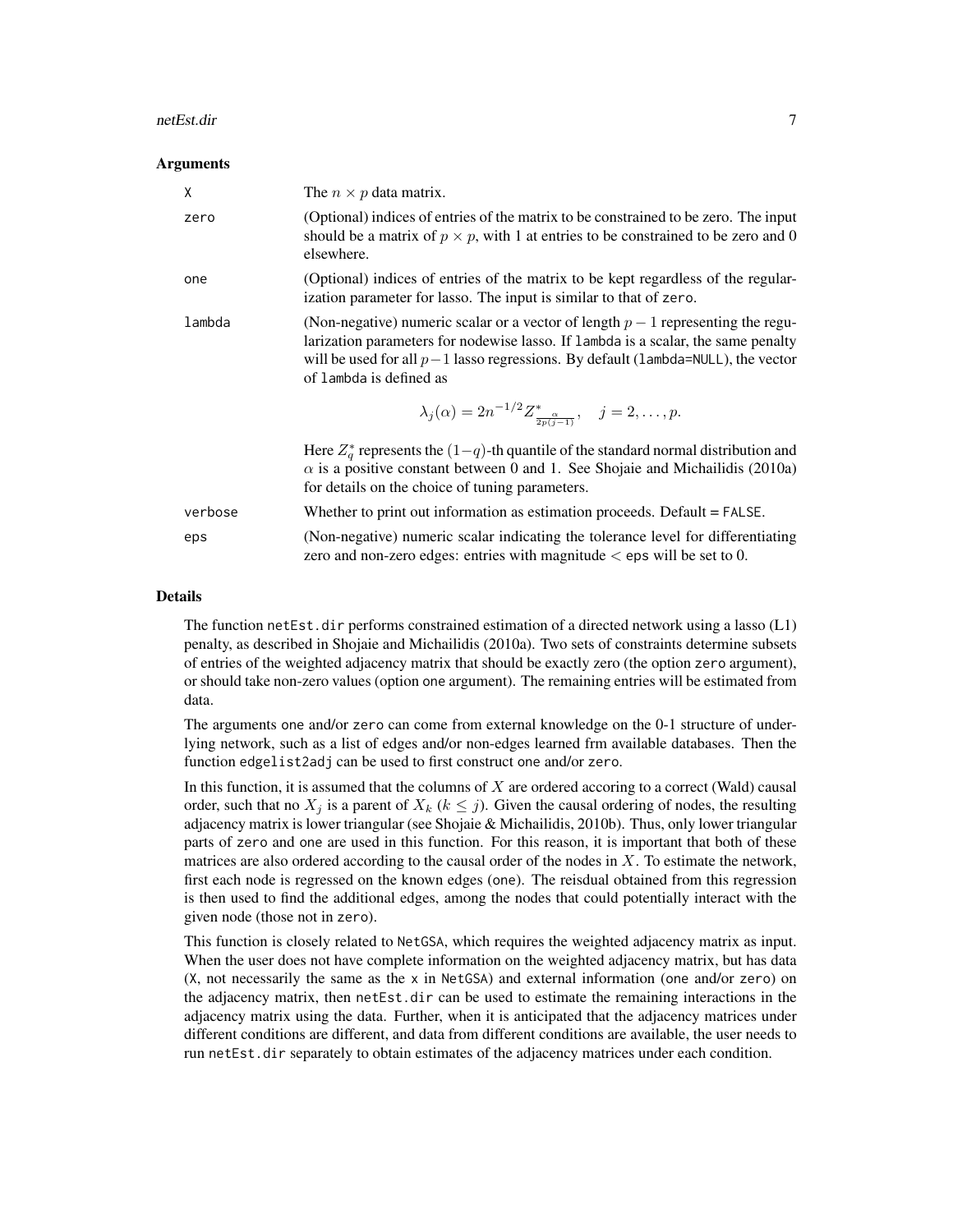<span id="page-7-0"></span>The algorithm used in netEst.undir is based on glmnet. Please refer to glmnet for computational details.

#### Value

A list with components

| Adi    | The weighted adjacency matrix of dimension $p \times p$ . This is the matrix that will<br>be used in NetGSA. |
|--------|--------------------------------------------------------------------------------------------------------------|
| infmat | The influence matrix of dimension $p \times p$ .                                                             |
| lambda | The values of tuning parameters used.                                                                        |

# Author(s)

Ali Shojaie

#### References

Shojaie, A., & Michailidis, G. (2010a). Penalized likelihood methods for estimation of sparse highdimensional directed acyclic graphs. Biometrika 97(3), 519-538. [http://biomet.oxfordjournals](http://biomet.oxfordjournals.org/content/97/3/519.short). [org/content/97/3/519.short](http://biomet.oxfordjournals.org/content/97/3/519.short)

Shojaie, A., & Michailidis, G. (2010b). Network enrichment analysis in complex experiments. Statistical applications in genetics and molecular biology, 9(1), Article 22. [http://www.ncbi.](http://www.ncbi.nlm.nih.gov/pubmed/20597848) [nlm.nih.gov/pubmed/20597848](http://www.ncbi.nlm.nih.gov/pubmed/20597848).

Shojaie, A., & Michailidis, G. (2009). Analysis of gene sets based on the underlying regulatory network. Journal of Computational Biology, 16(3), 407-426. [http://www.ncbi.nlm.nih.gov/](http://www.ncbi.nlm.nih.gov/pmc/articles/PMC3131840/) [pmc/articles/PMC3131840/](http://www.ncbi.nlm.nih.gov/pmc/articles/PMC3131840/)

#### See Also

[edgelist2adj](#page-4-1), [glmnet](#page-0-0)

```
library(MASS)
library(glmnet)
set.seed(1)
p <- 100 # number of variables
s <- 0.1 # probability of having an edge in the adjacency matrix
rho <- 0.6 # edge weights
## form an adjacency matrix
A \leftarrow matrix(rbinom(p*p,1,s),p,p)A[upper.tri(A)] = 0I \leftarrow diag(rep(1,p))
```

```
## generate data (see Shojaie & Michaildis, 2010b)
n < - 100
```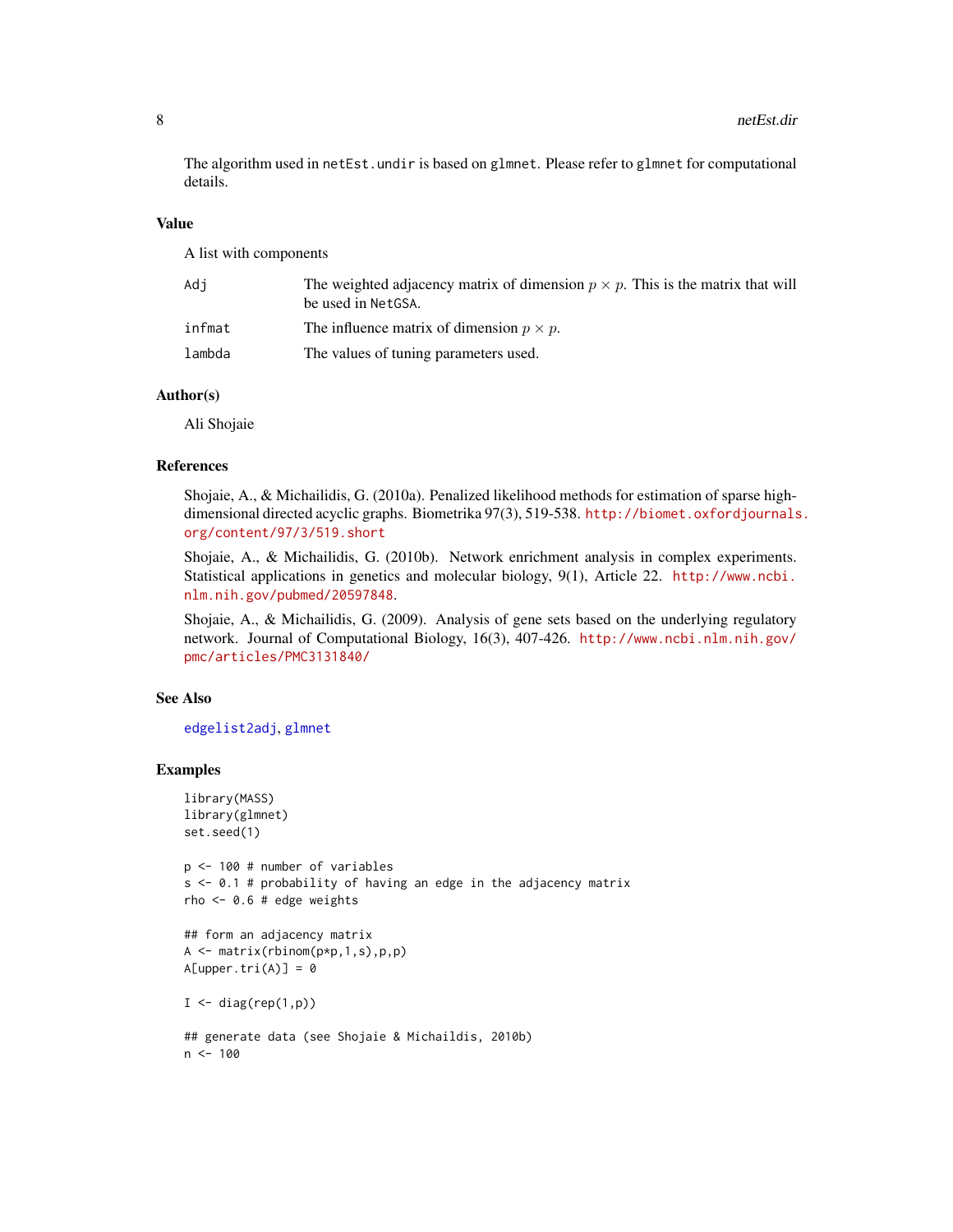# <span id="page-8-0"></span>netEst.undir 9

```
X <- solve(I-rho*A)
X \leftarrow t(X)X \leftarrow scale(X)zeros <- matrix(0,p,p)
ones <- matrix(0,p,p)
zeros[5,1] <- zeros[10,1] <- 1
ones[4,1] <- ones[11,2] <- 1
fit.dir <- netEst.dir(X=X, zero=zeros, one=ones, lambda=0.1)
```
<span id="page-8-1"></span>netEst.undir *Constrained estimation of undirected networks*

# Description

Estimates a sparse inverse covariance matrix using a lasso (L1) penalty.

# Usage

netEst.undir(X, zero = NULL, one = NULL, lambda, rho = NULL, weight = NULL, eta =  $0$ , verbose = FALSE, eps = 1e-08)

# Arguments

| X       | The $n \times p$ data matrix.                                                                                                                                                                                                                                                                                            |
|---------|--------------------------------------------------------------------------------------------------------------------------------------------------------------------------------------------------------------------------------------------------------------------------------------------------------------------------|
| zero    | (Optional) indices of entries of the matrix to be constrained to be zero. The input<br>should be a matrix of $p \times p$ , with 1 at entries to be constrained to be zero and 0<br>elsewhere. The matrix must be symmetric.                                                                                             |
| one     | (Optional) indices of entries of the matrix to be kept regardless of the regular-<br>ization parameter for lasso. The input is similar to that of zero and needs to be<br>symmetric.                                                                                                                                     |
| lambda  | (Non-negative) numeric scalar representing the regularization parameter for lasso.<br>This algorithm only accepts one lambda at a time.                                                                                                                                                                                  |
| rho     | (Non-negative) numeric scalar representing the regularization parameter for es-<br>timating the weights in the inverse covariance matrix.                                                                                                                                                                                |
| weight  | (Optional) whether to add penalty to known edges. If NULL (default), then<br>the known edges are assumed to be true. If nonzero, then a penalty equal to<br>lambda * weight is added to penalize the known edges to account for possible<br>uncertainty. Only non-negative values are accepted for the weight parameter. |
| eta     | (Non-negative) a small constant added to the diagonal of the empirical covari-<br>ance matrix of X to ensure it is well conditioned. By default, eta is set to 0.                                                                                                                                                        |
| verbose | Whether to print out information as estimation proceeds. Default = FALSE.                                                                                                                                                                                                                                                |
| eps     | (Non-negative) numeric scalar indicating the tolerance level for differentiating<br>zero and non-zero edges: entries with magnitude $\lt$ eps will be set to 0.                                                                                                                                                          |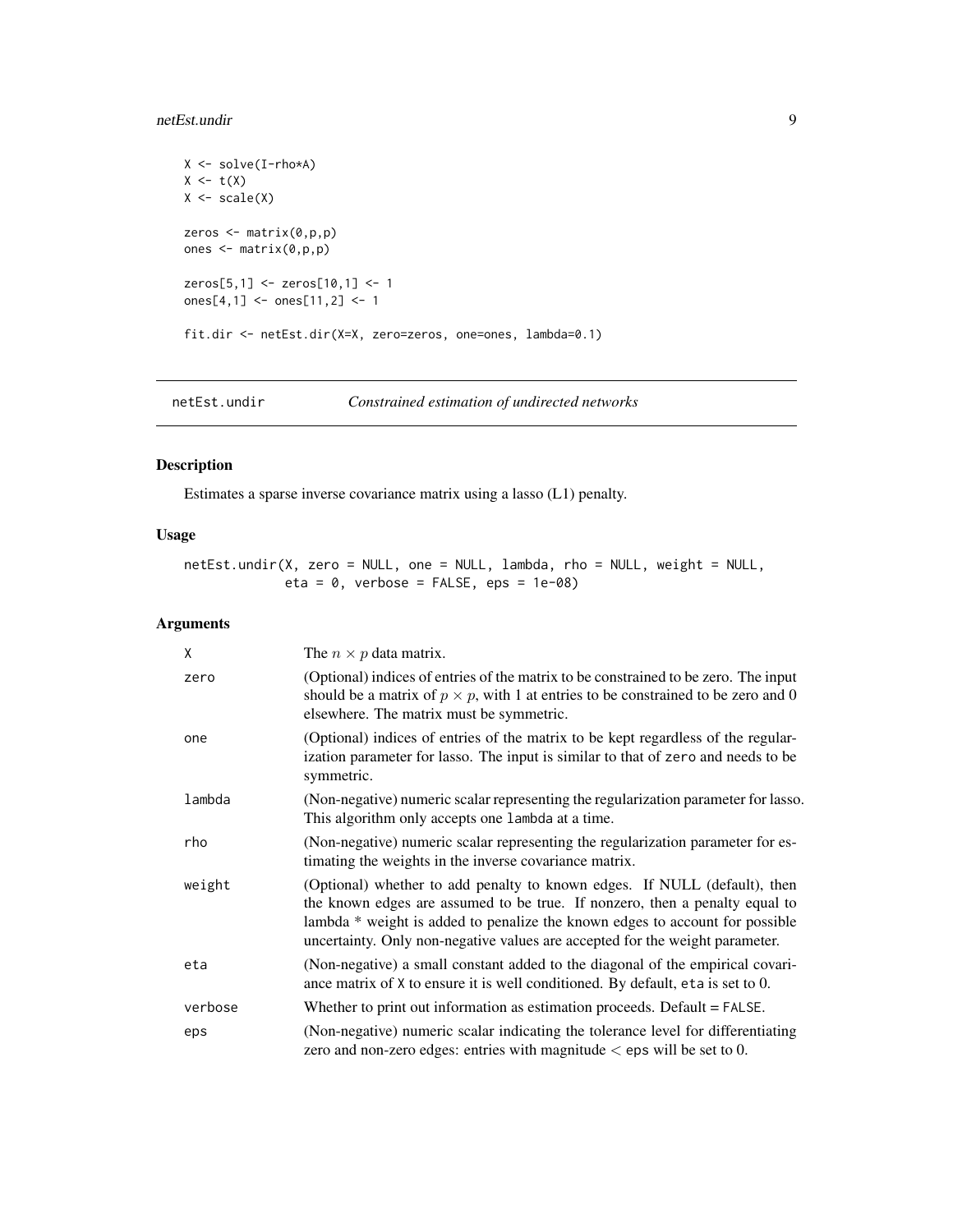#### Details

The function netEst.undir performs constrained estimation of sparse inverse covariance (concerntration) matrices using a lasso (L1) penalty, as described in Ma, Shojaie and Michailidis (2014). Two sets of constraints determine subsets of entries of the inverse covariance matrix that should be exactly zero (the option zero argument), or should take non-zero values (option one argument). The remaining entries will be estimated from data.

The arguments one and/or zero can come from external knowledge on the 0-1 structure of underlying concerntration matrix, such as a list of edges and/or non-edges learned frm available databases. Then the function edgelist2adj can be used to first construct one and/or zero.

netEst.undir estimates both the support (0-1 structure) of the concerntration matrix, or equivalently, the adjacency matrix of the corresponding Gaussian graphical model, for a given tuning parameter, lambda; and the concerntration matrix with diagonal entries set to 0, or equivalently, the weighted adjacency matrix. The weighted adjacency matrix is estimated using maximum likelihood based on the estimated support. The parameter rho controls the amount of regularization used in the maximum likelihood step. A small rho is recommended, as a large value of rho may result in too much regularization in the maximum likelihood estimation, thus further penalizing the support of the weighted adjacency matrix. Note this function is suitable only for estimating the adjacency matrix of a undirected graph. The weight parameter allows one to specify whether to penalize the known edges. If known edges obtained from external information contain uncertainty such that some of them are spurious, then it is recommended to use a small positive weight parameter to select the most probable edges from the collection of known ones.

This function is closely related to NetGSA, which requires the weighted adjacency matrix as input. When the user does not have complete information on the weighted adjacency matrix, but has data  $(X, \text{not necessarily the same as the } x \text{ in NetGSA})$  and external information (one and/or zero) on the adjacency matrix, then netEst.undir can be used to estimate the remaining interactions in the adjacency matrix using the data. Further, when it is anticipated that the adjacency matrices under different conditions are different, and data from different conditions are available, the user needs to run netEst.undir separately to obtain estimates of the adjacency matrices under each condition.

The algorithm used in netEst.undir is based on glmnet and glasso. Please refer to glmnet and glasso for computational details.

#### Value

A list with components

| Adi    | The weighted adjacency matrix (partial correlations) of dimension $p \times p$ , with<br>diagonal entries set to 0. This is the matrix that will be used in NetGSA. |
|--------|---------------------------------------------------------------------------------------------------------------------------------------------------------------------|
| invcov | The estimated inverse covariance matrix of dimension $p \times p$ .                                                                                                 |
| lambda | The values of tuning parameters used.                                                                                                                               |

#### Author(s)

Jing Ma

### References

Ma, J., Shojaie, A. & Michailidis, G. (2014). Network-based pathway enrichment analysis with incomplete network information, submitted. <http://arxiv.org/abs/1411.7919>.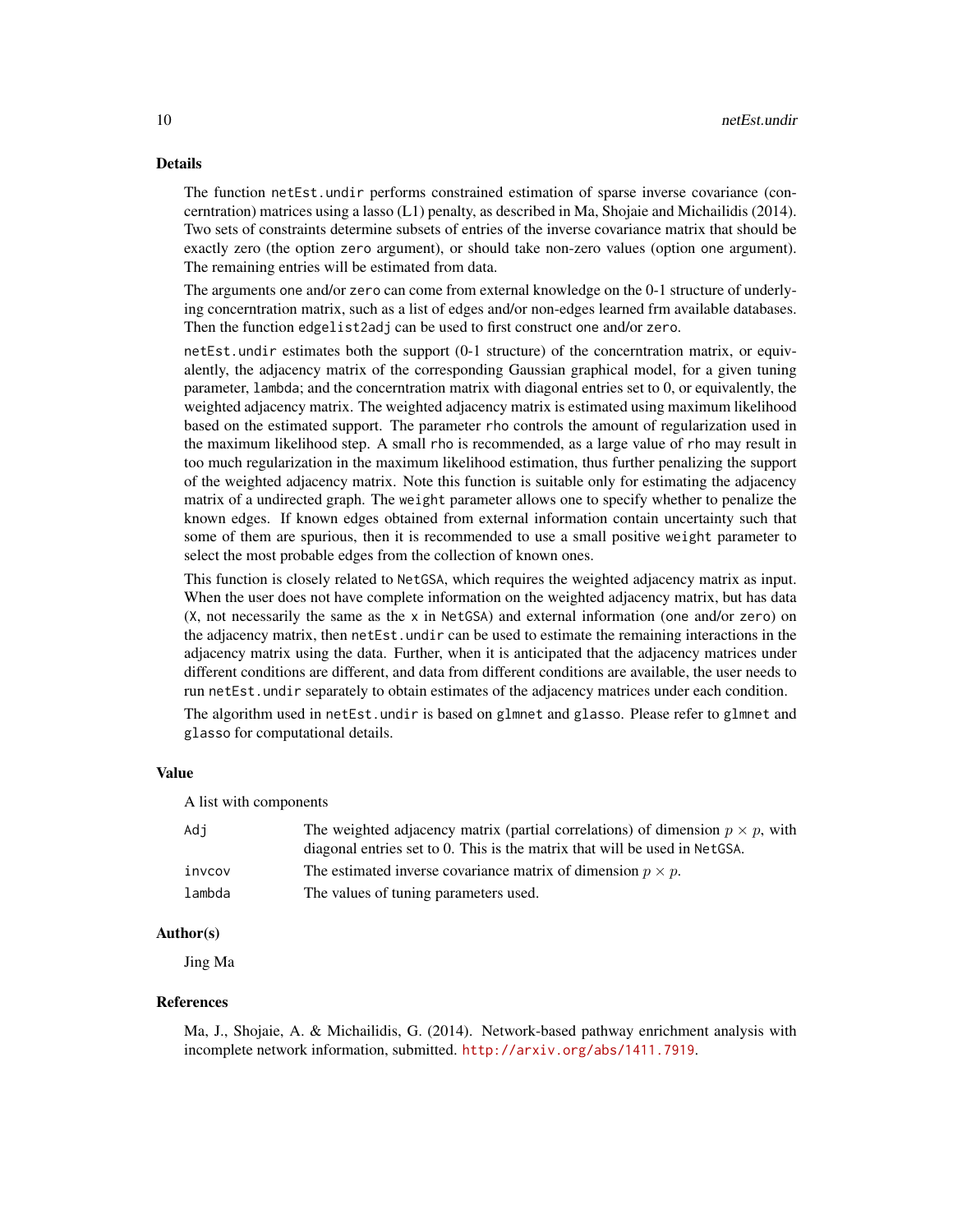#### <span id="page-10-0"></span>NetGSA 11

### See Also

[edgelist2adj](#page-4-1),[bic.netEst.undir](#page-2-1), [glmnet](#page-0-0), [glasso](#page-0-0)

# Examples

```
library(MASS)
library(glmnet)
library(glasso)
set.seed(1)
## Generate the covariance matrix for the AR(1) process
rho < -0.5p \le -100n <- 100
Sigma \leq diag(rep(1,p))
Sigma <- rho^(abs(row(Sigma)-col(Sigma)))/(1-rho^2)
## The inverse covariance matrix is sparse
Omega <- solve(Sigma)
## Generate multivariate normal data
X <- mvrnorm(n, mu=rep(0, p), Sigma=Omega)
## Estimate the network without external information
fit \leq netEst.undir(X, lambda = 0.2)
## Estimate the network with external information
##-Not run-
ones = edgelist2adj(file="edgelist.txt", vertex.names=paste0("gene", 1:p),
mode="undirected")
zeros = edgelist2adj(file="nonedgelist.txt", vertex.names=paste0("gene", 1:p),
mode="undirected")
fit.undir \leq netEst.undir(X, zero=zeros, one=ones, lambda = 0.5)
## Estimate the network when the known edges are not entirely reliable.
ones[1,10:11] = 1ones[10:11,1] = 1fit.undir <- netEst.undir(X, zero=zeros, one=ones, weight = 0.1, lambda = 0.2)
```
NetGSA *Network-based Gene Set Analysis*

#### Description

Tests the significance of pre-defined sets of genes (pathways) with respect to an outcome variable, such as the condition indicator (e.g. cancer vs. normal, etc.), based on the underlying biological network.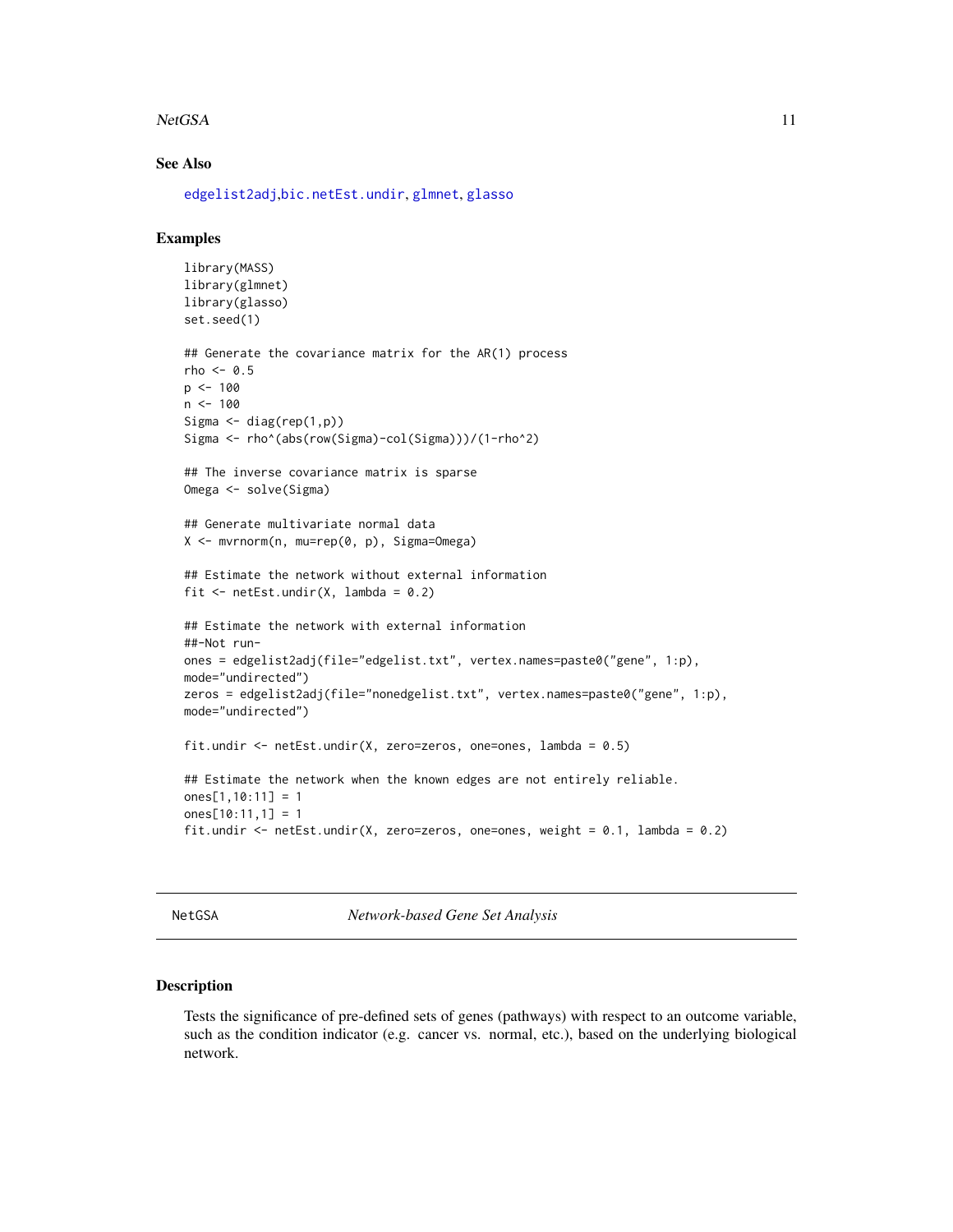#### Usage

NetGSA(A, x, y, B, lklMethod = c("REML", "ML"), directed = FALSE, eta = 0.1,  $lim4kappa = 500$ 

### Arguments

| A         | A list of weighted adjacency matrices.                                                                                  |
|-----------|-------------------------------------------------------------------------------------------------------------------------|
| x         | The $p \times n$ data matrix.                                                                                           |
| у         | Vector of class indicators of length $n$ .                                                                              |
| B         | The npath by $p$ indicator matrix for pathways.                                                                         |
| lklMethod | Method used for likelihood calculation: options are ML (maximum likelihood)<br>or REML (restricted maximum likelihood). |
| directed  | Whether the networks are directed. By default, directed=FALSE.                                                          |
| eta       | Approximation limit for the Influence matrix. See 'Details'.                                                            |
| lim4kappa | Limit for condition number (used to adjust eta). See 'Details'.                                                         |

#### Details

The function NetGSA carries out a Network-based Gene Set Analysis, using the method described in Shojaie and Michailidis (2009) and Shojaie and Michailidis (2010). It differs from Gene Set Analysis (Efron and Tibshirani, 2007) in that it incorporates the underlying biological networks.

The NetGSA method is formulated in terms of a mixed linear model. Let  $X$  represent the rearrangement of data x into an  $np \times 1$  column vector.

 $X = \Psi \beta + \Pi \gamma + \epsilon$ 

where  $\beta$  is the vector of fixed effects,  $\gamma$  and  $\epsilon$  are random effects and random errors, respectively. The underlying biological networks are encoded in the weighted adjacency matrices A, which determine the influence matrix under each condition. The influence matrices further determine the design matrices  $\Psi$  and  $\Pi$  in the mixed linear model. Formally, the influence matrix under each condition represents the effect of each gene on all the other genes in the network and is calculated from the adjacency matrix  $(A[[k]]$  for the k-th condition). A small value of eta is used to make sure that the influence matrices are well-conditioned (i.e. their condition numbers are bounded by lim4kappa.)

The problem is then to test the null hypothesis  $\ell \beta = 0$  vs. the alterernative  $\ell \beta \neq 0$ , where  $\ell$ is a contrast vector, optimally defined through the underlying networks. For a two-sample test, the test statistic T for each gene set is a function of  $\beta$ , variances of  $\gamma$  and  $\epsilon$ , the constrast vector  $\ell$  and the underlying biological network(s) in both conditions. Under the null hypothesis, T has approximately a t-distribution, whose degrees of freedom are estimated using the Satterthwaite approximation method. When analyzing complex experiments involving multiple conditions, often multiple contrast vectors of interest are considered for a specific subnetwork. Alternatively, one can combine the contrast vectors into a contrast matrix  $L$ . A different test statistic  $F$  will be used. Under the null,  $F$  has an F-distribution, whose degrees of freedom are calculated based on the contrast matrix L as well as variances of  $\gamma$  and  $\epsilon$ . The fixed effects  $\beta$  are estimated by generalized least squares, and the estimate depends on estimates of the variance components of  $\gamma$  and  $\epsilon$ . The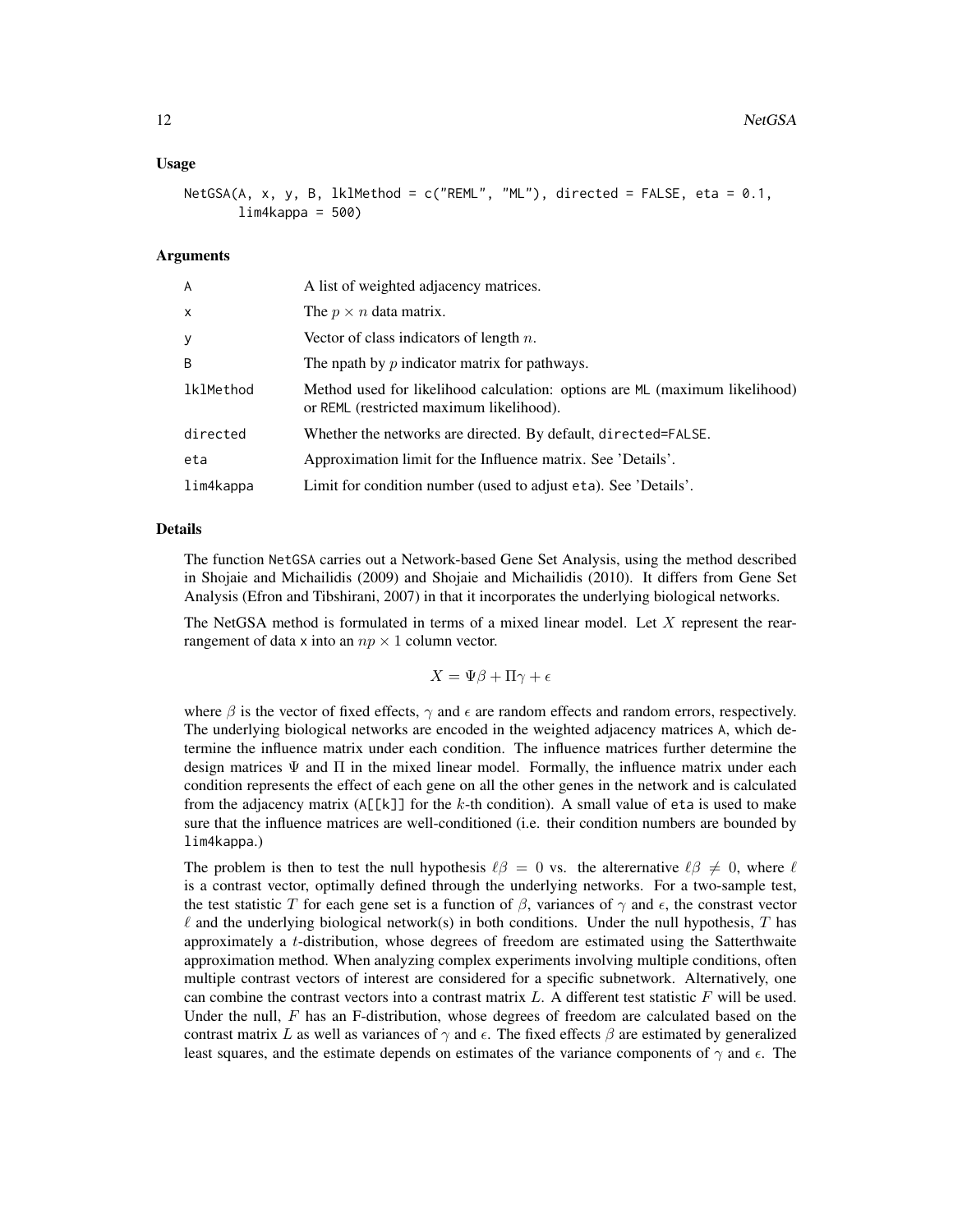#### <span id="page-12-0"></span>NetGSA 13

variance components ( $\sigma_{\epsilon}^2$  and  $\sigma_{\gamma}^2$ ) are estimated using Newton's method based on the profiling out  $\sigma_{\epsilon}$ .

This function can deal with both directed and undirected networks, which are specified via the option directed. Note NetGSA uses slightly different procedures to calculate the influence matrices for directed and undirected networks. In the case of undirected networks, the user can still apply NetGSA if only partial information on the adjacency matrices is available. The function covsel provides one way to estimate the weighted adjacency matrices from data based on available network information.

# Value

A list with components

| beta       | Vector of fixed effects of length $2p$ , of which the first half is for condition 1 and<br>the second half for conditin 2. |
|------------|----------------------------------------------------------------------------------------------------------------------------|
| teststat   | Test statistics for gene sets (pathways).                                                                                  |
| df         | Degrees of freedom for the test statistics.                                                                                |
| p.value    | P-values for gene sets (pathways).                                                                                         |
| s2.epsilon | Variance of the random errors $\epsilon$ .                                                                                 |
| s2.gamma   | Variance of the random effects $\gamma$ .                                                                                  |
|            |                                                                                                                            |

#### Author(s)

Ali Shojaie and Jing Ma

#### References

Ma, J., Shojaie, A. & Michailidis, G. (2014). Network-based pathway enrichment analysis with incomplete network information, submitted. <http://arxiv.org/abs/1411.7919>

Shojaie, A., & Michailidis, G. (2010). Network enrichment analysis in complex experiments. Statistical applications in genetics and molecular biology, 9(1), Article 22. [http://www.ncbi.nlm.](http://www.ncbi.nlm.nih.gov/pubmed/20597848) [nih.gov/pubmed/20597848](http://www.ncbi.nlm.nih.gov/pubmed/20597848).

Shojaie, A., & Michailidis, G. (2009). Analysis of gene sets based on the underlying regulatory network. Journal of Computational Biology, 16(3), 407-426. [http://www.ncbi.nlm.nih.gov/](http://www.ncbi.nlm.nih.gov/pmc/articles/PMC3131840/) [pmc/articles/PMC3131840/](http://www.ncbi.nlm.nih.gov/pmc/articles/PMC3131840/)

### See Also

```
edgelist2adj, netEst.dir, netEst.undir
```
#### Examples

set.seed(1)

## NetGSA with directed networks

## NetGSA with undirected networks data(netgsaex2)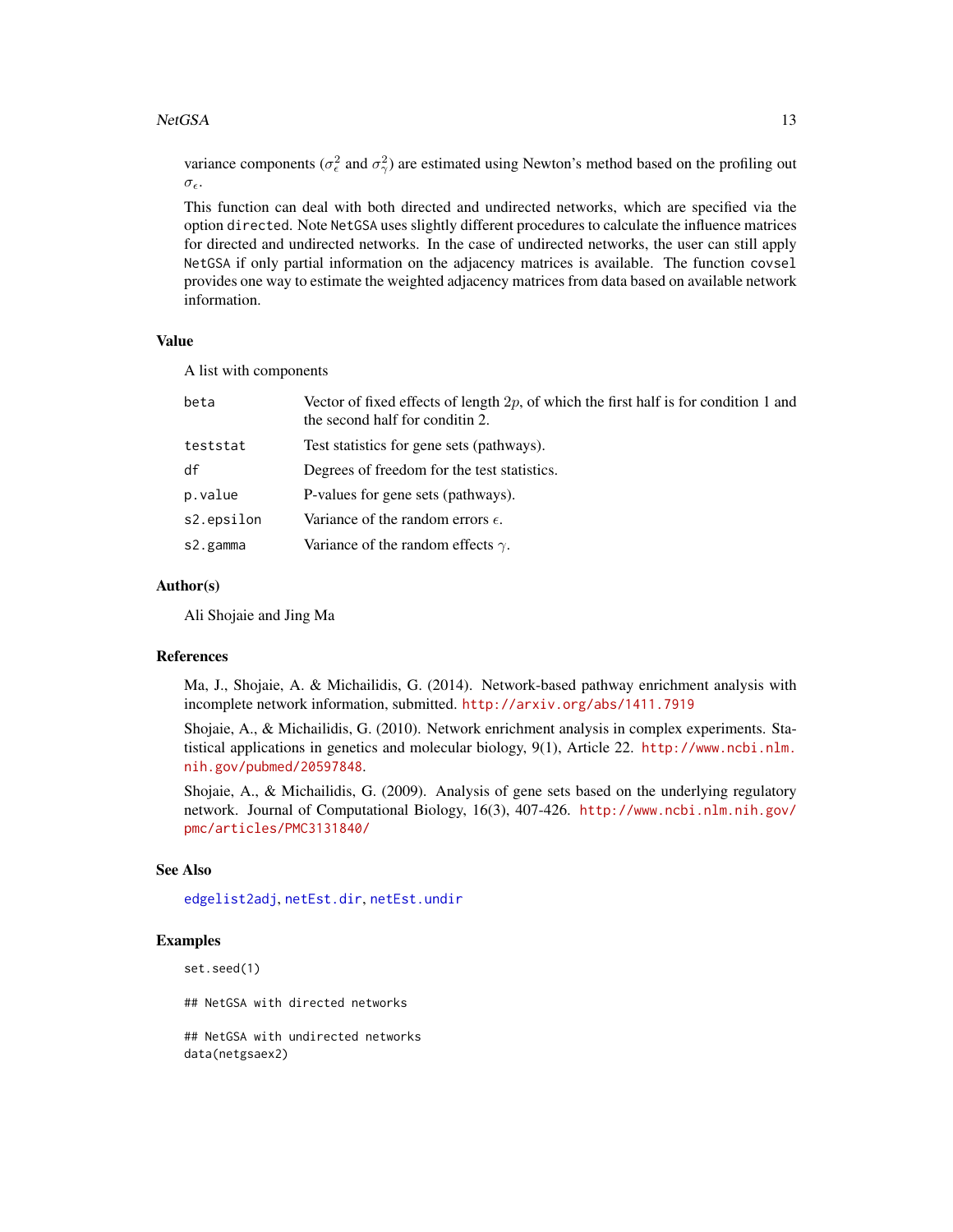#### 14 netgsaex2

```
A = netgsaex2$A
B = netgsaex2$B
x = netgsaex2$x
y = netgsaex2$y
# -Not-run-
# fit = NetGSA(A, x, y, B, lklMethod="REML", directed=FALSE)
```
netgsaex2 *Toy example for using* NetGSA *on a two-class test with undirected networks*

# Description

This dataset contains an example for using Network-based Gene Set Analysis on a two-sample test with undirected networks.

#### Usage

```
data("netgsaex2")
```
#### Format

A list with components

- A A list ot two weighted adjacency matrices.
- x The  $p \times n$  data matrix.
- y The vector of class indicators of length  $n$ .
- B The npath by  $p$  indicator matrix for pathways.

#### References

Ma, J., Shojaie, A. & Michailidis, G. (2014). Network-based pathway enrichment analysis with incomplete network information. <http://arxiv.org/abs/1411.7919>

# Examples

```
data(netgsaex2)
A = netgsaex2$A
B = netgsaex2$B
x = netgsaex2$x
y = netgsaex2$y
# -Not-run-
```
# fit = NetGSA(A, x, y, B, lklMethod="REML", directed=FALSE)

<span id="page-13-0"></span>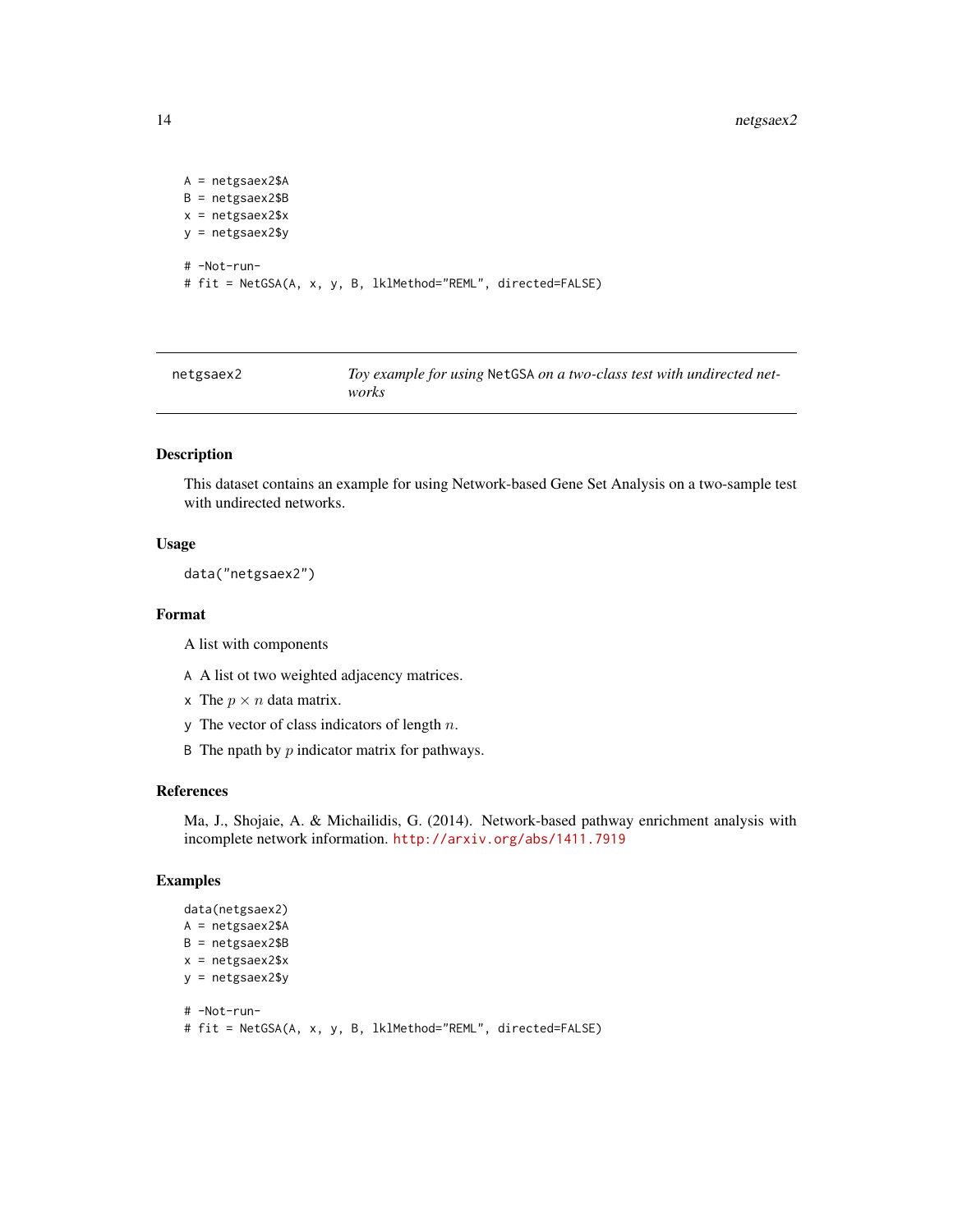<span id="page-14-0"></span>

This dataset contains an example for using Network-based Gene Set Analysis on a multi-sample test with undirected networks.

#### Usage

```
data("netgsaex3")
```
### Format

A list with components

- A A list ot three weighted adjacency matrices.
- x The  $p \times n$  data matrix.
- y The vector of class indicators of length  $n$ .
- B The npath by  $p$  indicator matrix for pathways.

# References

Ma, J., Shojaie, A. & Michailidis, G. (2014). Network-based pathway enrichment analysis with incomplete network information. <http://arxiv.org/abs/1411.7919>.

```
data(netgsaex3)
A = netgsaex3$A
B = netgsaex3$B
x = netgsaex3$x
y = netgsaex3$y
# -Not-run-
# fit = NetGSA(A, x, y, B, lklMethod="REML", directed=FALSE)
```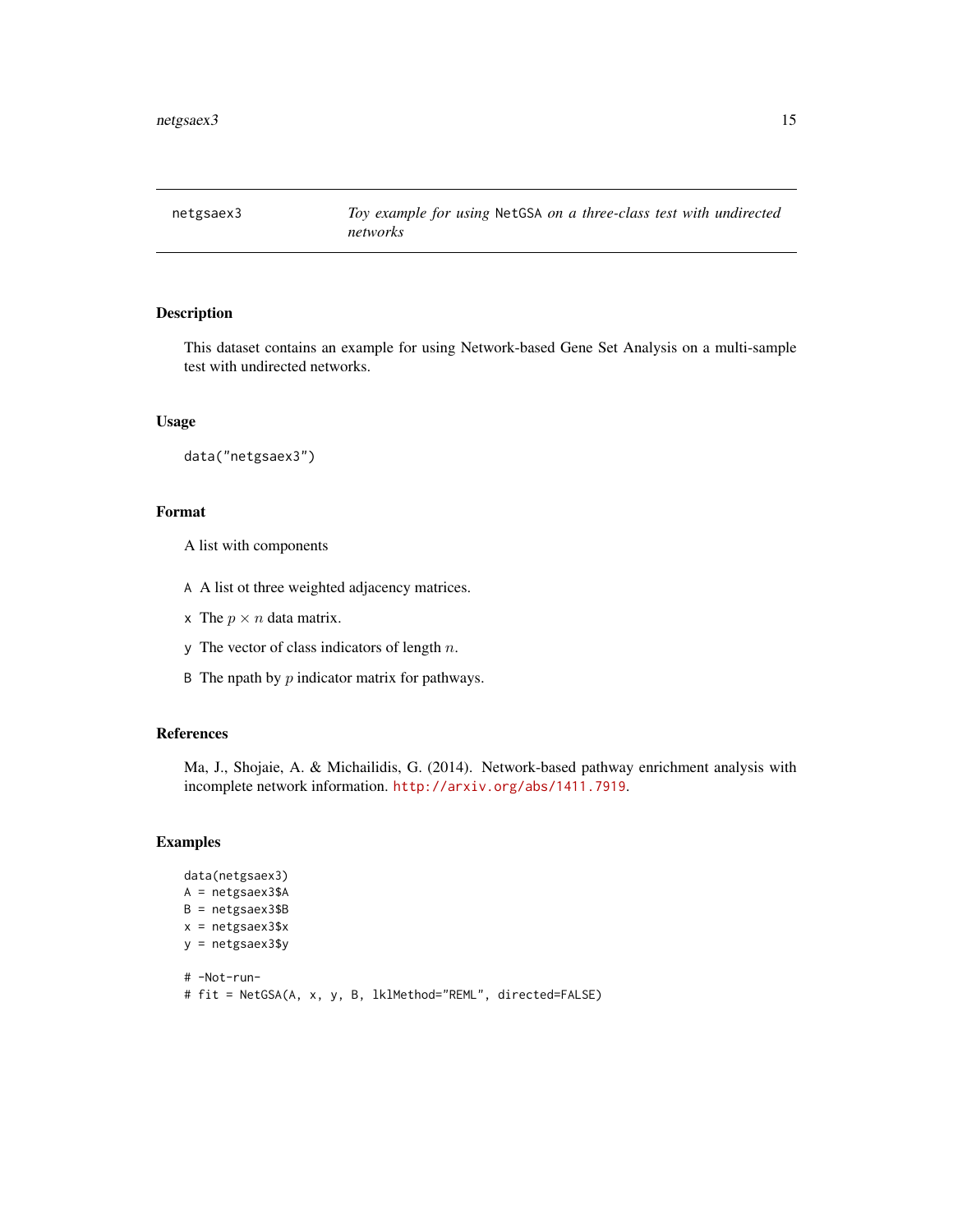<span id="page-15-0"></span>

This dataset contains an example for using Network-based Gene Set Analysis on a two-sample test with directed acyclic graphs.

#### Usage

data("netgsaexDAG")

#### Format

A list with components

- A A list ot two weighted adjacency matrices.
- x The  $p \times n$  data matrix.
- y The vector of class indicators of length  $n$ .
- B The npath by  $p$  indicator matrix for pathways.

#### References

Shojaie, A., & Michailidis, G. (2010). Network enrichment analysis in complex experiments. Statistical applications in genetics and molecular biology, 9(1), Article 22. [http://www.ncbi.nlm.](http://www.ncbi.nlm.nih.gov/pubmed/20597848) [nih.gov/pubmed/20597848](http://www.ncbi.nlm.nih.gov/pubmed/20597848).

Shojaie, A., & Michailidis, G. (2009). Analysis of gene sets based on the underlying regulatory network. Journal of Computational Biology, 16(3), 407-426. [http://www.ncbi.nlm.nih.gov/](http://www.ncbi.nlm.nih.gov/pmc/articles/PMC3131840/) [pmc/articles/PMC3131840/](http://www.ncbi.nlm.nih.gov/pmc/articles/PMC3131840/)

```
data(netgsaexDAG)
A = netgsaexDAG$A
B = netgsaexDAG$B
x = netgsaexDAG$x
y = netgsaexDAG$y
fitDAG = NetGSA(A, x, y, B, lklMethod="REML", directed=TRUE)
```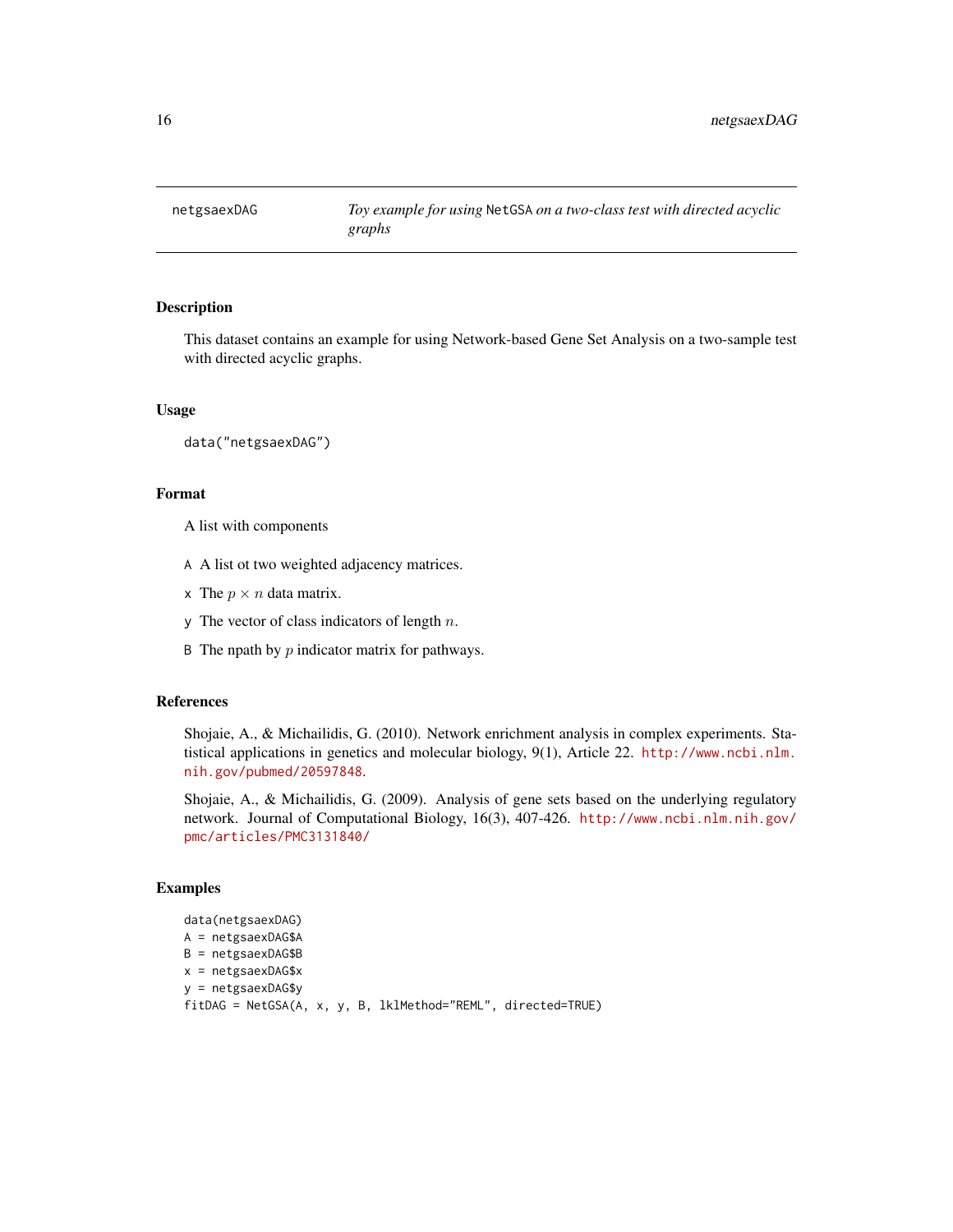<span id="page-16-0"></span>

An example for not-an-edge list corresponding to the connections that do not exist in a network.

# Usage

data(nonedgelist)

# Format

A matrix with two columns, each row defining one pair of vertices that is not an edge in the network.

# Examples

data(nonedgelist)